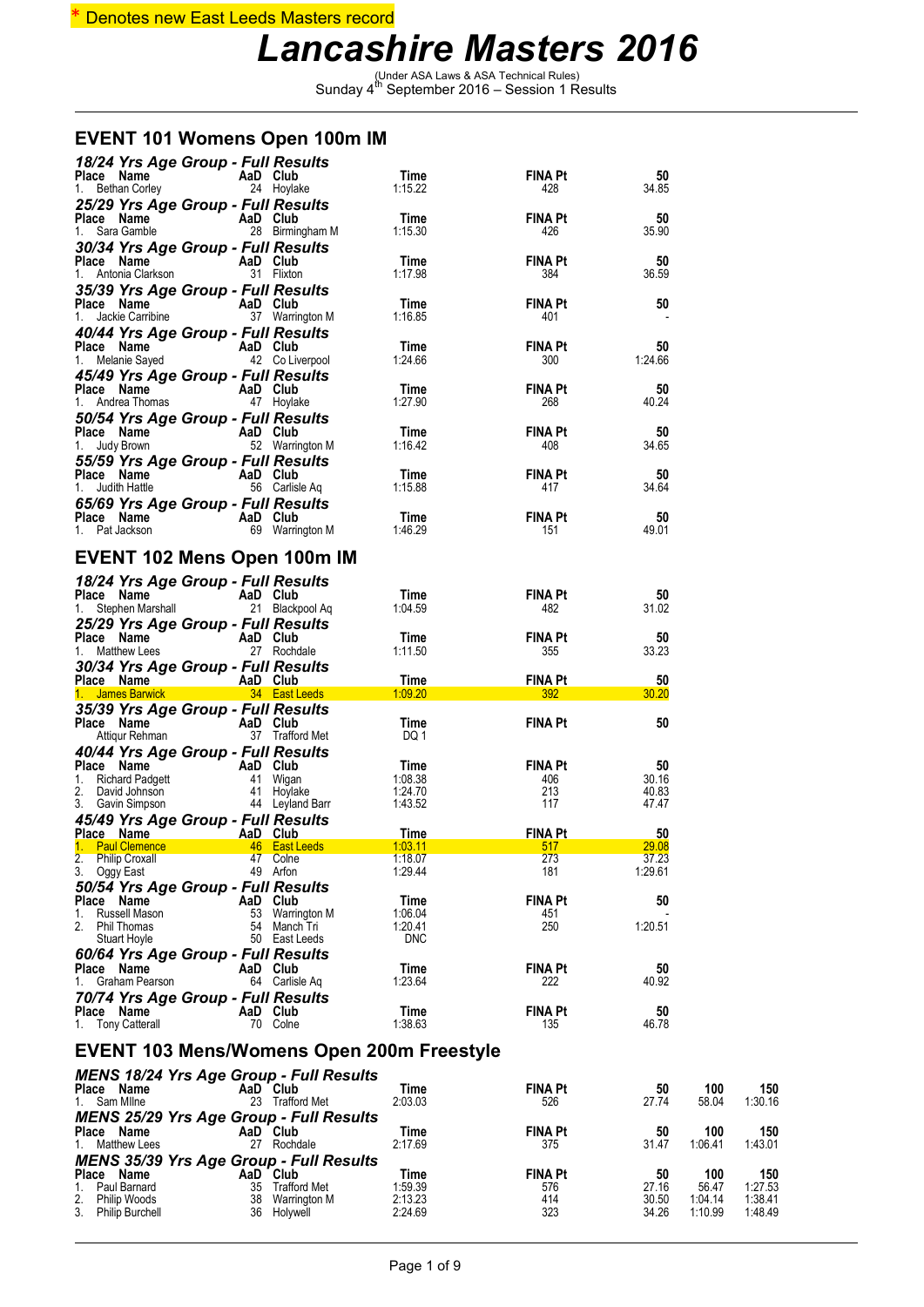(Under ASA Laws & ASA Technical Rules) Sunday 4th September 2016 – Session 1 Results

| <b>MENS 40/44 Yrs Age Group - Full Results</b>                                                                                                                                                                                                                                                                                                  |          |                                                  |                       |                       |             |                |                |
|-------------------------------------------------------------------------------------------------------------------------------------------------------------------------------------------------------------------------------------------------------------------------------------------------------------------------------------------------|----------|--------------------------------------------------|-----------------------|-----------------------|-------------|----------------|----------------|
| Place Name                                                                                                                                                                                                                                                                                                                                      |          | AaD Club<br>42 Trafford Met<br>41 Hoylake        | Time                  | <b>FINA Pt</b>        | 50          | 100            | 150            |
| 1. Richard Symons<br>2. David Johnson                                                                                                                                                                                                                                                                                                           |          |                                                  | 2:13.32               | 414                   | 30.94       | 1:05.17        | 1:39.33        |
| 2. David Johnson                                                                                                                                                                                                                                                                                                                                |          | 41 Hoylake<br>41 Leyland Barr<br>44 BL           | 2:47.37<br><b>DNC</b> | 209                   | 37.66       | 2:47.44        |                |
| Matthew Pearce<br>Peter Wilmot                                                                                                                                                                                                                                                                                                                  |          | 44 Blackpool Aq                                  | <b>DNC</b>            |                       |             |                |                |
|                                                                                                                                                                                                                                                                                                                                                 |          |                                                  |                       |                       |             |                |                |
| <b>MENS 45/49 Yrs Age Group - Full Results</b><br>Place Name                                                                                                                                                                                                                                                                                    | AaD Club |                                                  | Time                  | <b>FINA Pt</b>        | 50          | 100            | 150            |
| 1.<br>Michael Boyle                                                                                                                                                                                                                                                                                                                             |          | 47 Trafford Met                                  | 2:31.82               | 280                   | 35.41       | 1:13.41        | 1:52.42        |
| 2. Michael Stott                                                                                                                                                                                                                                                                                                                                |          | 49 Leyland Barr                                  | 3:22.44               | 118                   | 44.42       | 1:36.36        | 2:31.01        |
| <b>MENS 50/54 Yrs Age Group - Full Results</b>                                                                                                                                                                                                                                                                                                  |          |                                                  |                       |                       |             |                |                |
| Place Name<br>AaD Club                                                                                                                                                                                                                                                                                                                          |          |                                                  | Time                  | <b>FINA Pt</b>        | 50          | 100            | 150            |
| 1. Christopher Wilcock                                                                                                                                                                                                                                                                                                                          |          | 50 Co Manch Aq                                   | 2:13.58               | 411                   | 29.16       | 1:01.73        | 1:37.37        |
| <b>MENS 60/64 Yrs Age Group - Full Results</b>                                                                                                                                                                                                                                                                                                  |          |                                                  |                       |                       |             |                |                |
| Place Name                                                                                                                                                                                                                                                                                                                                      |          | AaD Club                                         | Time                  | <b>FINA Pt</b>        | 50          | 100            | 150            |
| 1. David Burchell                                                                                                                                                                                                                                                                                                                               |          | 61 Mold                                          | 2:40.91               | 235                   |             |                |                |
| <b>MENS 65/69 Yrs Age Group - Full Results</b>                                                                                                                                                                                                                                                                                                  |          |                                                  |                       |                       |             |                |                |
| Place Name                                                                                                                                                                                                                                                                                                                                      |          | AaD Club                                         | Time                  | <b>FINA Pt</b>        | 50          | 100            | 150            |
| 1. Graham Padgett                                                                                                                                                                                                                                                                                                                               |          | 69 Warrington M                                  | 2:38.40               | 246                   | 37.42       | 1:17.51        | 1:58.50        |
|                                                                                                                                                                                                                                                                                                                                                 |          |                                                  |                       |                       |             |                |                |
| <b>MENS 70/74 Yrs Age Group - Full Results</b><br>$\frac{1}{2}$ and $\frac{1}{2}$ and $\frac{1}{2}$ and $\frac{1}{2}$ and $\frac{1}{2}$ and $\frac{1}{2}$ and $\frac{1}{2}$ and $\frac{1}{2}$ and $\frac{1}{2}$ and $\frac{1}{2}$ and $\frac{1}{2}$ and $\frac{1}{2}$ and $\frac{1}{2}$ and $\frac{1}{2}$ and $\frac{1}{2}$ and $\frac{1}{2}$ a |          |                                                  | Time                  | FINA Pt               | 50          | 100            | 150            |
|                                                                                                                                                                                                                                                                                                                                                 |          |                                                  | 3:01.81               | 163                   | 3:02.00     |                |                |
|                                                                                                                                                                                                                                                                                                                                                 |          |                                                  |                       |                       |             |                |                |
| <b>MENS 75/79 Yrs Age Group - Full Results</b><br>Place Name                                                                                                                                                                                                                                                                                    |          | AaD Club                                         | Time                  | <b>FINA Pt</b>        | 50          | 100            | 150            |
| and the sea<br>1. Keith Leary                                                                                                                                                                                                                                                                                                                   |          | 77 Blackpool Aq                                  | 3:55.50               | 75                    | 50.57       | 1:52.14        | 2:55.30        |
|                                                                                                                                                                                                                                                                                                                                                 |          |                                                  |                       |                       |             |                |                |
| <b>WOMENS 18/24 Yrs Age Group - Full Results</b><br>Place Name                                                                                                                                                                                                                                                                                  | AaD Club |                                                  |                       | <b>FINA Pt</b>        |             | 100            |                |
| 1.<br>Bethan Corley                                                                                                                                                                                                                                                                                                                             |          | 24 Hoylake                                       | Time<br>2:21.47       | 480                   | 50<br>32.19 | 1:07.95        | 150<br>1:44.74 |
| 2. Gabriella Davey                                                                                                                                                                                                                                                                                                                              |          | 18 Blackpool Aq                                  | 2:26.16               | 435                   | 31.85       | 1:07.73        | 1:46.64        |
| <b>WOMENS 25/29 Yrs Age Group - Full Results</b>                                                                                                                                                                                                                                                                                                |          |                                                  |                       |                       |             |                |                |
| Place Name                                                                                                                                                                                                                                                                                                                                      | AaD Club |                                                  | Time                  | <b>FINA Pt</b>        | 50          | 100            | 150            |
| 1. Katie Walker-Stabeler                                                                                                                                                                                                                                                                                                                        |          | 27 Birmingham M                                  | 2:13.13               | 576                   | 30.67       | 1:04.13        | 1:38.76        |
|                                                                                                                                                                                                                                                                                                                                                 |          |                                                  |                       |                       |             |                |                |
| <b>WOMENS 35/39 Yrs Age Group - Full Results</b>                                                                                                                                                                                                                                                                                                |          |                                                  | Time                  | FINA Pt               | 50          | 100            | 150            |
|                                                                                                                                                                                                                                                                                                                                                 |          | 36 Trafford Met                                  | 3:05.68               | 212                   | 42.12       | 1:28.99        | 2:18.53        |
| aue Name<br>1. Nicola Rodgers<br>1. Nicola Rodgers<br>1. Nicola Theory                                                                                                                                                                                                                                                                          |          |                                                  |                       |                       |             |                |                |
| <b>WOMENS 40/44 Yrs Age Group - Full Results</b>                                                                                                                                                                                                                                                                                                |          |                                                  |                       |                       |             |                |                |
| <b>Example 2</b> AaD Club<br>Place Name                                                                                                                                                                                                                                                                                                         |          | 42 Co Liverpool                                  | Time<br>2:43.72       | <b>FINA Pt</b><br>309 | 50<br>37.50 | 100<br>1:19.50 | 150<br>2:02.75 |
| 1. Melanie Sayed                                                                                                                                                                                                                                                                                                                                |          |                                                  |                       |                       |             |                |                |
| <b>WOMENS 45/49 Yrs Age Group - Full Results</b>                                                                                                                                                                                                                                                                                                |          |                                                  |                       |                       |             |                |                |
| Place Name<br>1.                                                                                                                                                                                                                                                                                                                                | AaD Club |                                                  | Time<br>2:17.96       | <b>FINA Pt</b><br>517 | 50<br>32.85 | 100<br>1:07.62 | 150<br>1:43.31 |
| Nicola Latty<br>2.<br>Janice Craig                                                                                                                                                                                                                                                                                                              |          |                                                  | 2:45.70               | 298                   | 36.61       | 1:17.43        | 2:01.22        |
| 3. Elaine Craig                                                                                                                                                                                                                                                                                                                                 |          | 45 Sub 160<br>45 Milngavie &B<br>49 Milngavie &B | 2:55.68               | 250                   | 38.77       | 1:22.68        | 2:08.89        |
| <b>WOMENS 50/54 Yrs Age Group - Full Results</b>                                                                                                                                                                                                                                                                                                |          |                                                  |                       |                       |             |                |                |
| <b>Example 2</b> AaD Club<br>Place Name                                                                                                                                                                                                                                                                                                         |          |                                                  | Time                  | <b>FINA Pt</b>        | 50          | 100            | 150            |
| Judy Brown                                                                                                                                                                                                                                                                                                                                      |          | 52 Warrington M                                  | DQ 2                  |                       |             |                |                |
| <b>WOMENS 65/69 Yrs Age Group - Full Results</b>                                                                                                                                                                                                                                                                                                |          |                                                  |                       |                       |             |                |                |
| Place Name                                                                                                                                                                                                                                                                                                                                      |          |                                                  | Time                  | FINA Pt               | 50          | 100            | 150            |
| AaD Club<br>69 Warrin<br>1. Pat Jackson                                                                                                                                                                                                                                                                                                         |          | 69 Warrington M                                  | 3:27.04               | 153                   | 47.36       | 1:41.44        | 2:34.86        |
|                                                                                                                                                                                                                                                                                                                                                 |          |                                                  |                       |                       |             |                |                |
| <b>EVENT 104 Womens Open 50m Backstroke</b>                                                                                                                                                                                                                                                                                                     |          |                                                  |                       |                       |             |                |                |
|                                                                                                                                                                                                                                                                                                                                                 |          |                                                  |                       |                       |             |                |                |
| 25/29 Yrs Age Group - Full Results                                                                                                                                                                                                                                                                                                              |          |                                                  |                       |                       |             |                |                |
| Place Name<br>1. Laura Bowden                                                                                                                                                                                                                                                                                                                   |          | AaD Club<br>29 Trafford Met                      | Time<br>35.21         | <b>FINA Pt</b><br>387 |             |                |                |
|                                                                                                                                                                                                                                                                                                                                                 |          |                                                  |                       |                       |             |                |                |
| 45/49 Yrs Age Group - Full Results                                                                                                                                                                                                                                                                                                              |          |                                                  |                       |                       |             |                |                |
| Place Name                                                                                                                                                                                                                                                                                                                                      |          | AaD Club                                         | Time                  | FINA Pt               |             |                |                |
| 1. Andrea Thomas<br>Nina Williams                                                                                                                                                                                                                                                                                                               |          | 47 Hoylake<br>46 East Leeds                      | 42.58<br><b>DNC</b>   | 219                   |             |                |                |
|                                                                                                                                                                                                                                                                                                                                                 |          |                                                  |                       |                       |             |                |                |
| 50/54 Yrs Age Group - Full Results<br>Place Name                                                                                                                                                                                                                                                                                                |          |                                                  |                       |                       |             |                |                |
| Julie Hoyle                                                                                                                                                                                                                                                                                                                                     |          | AaD Club                                         | Time                  | FINA Pt<br>448        |             |                |                |
|                                                                                                                                                                                                                                                                                                                                                 |          |                                                  |                       |                       |             |                |                |
|                                                                                                                                                                                                                                                                                                                                                 |          | 54 East Leeds                                    | 33.54                 |                       |             |                |                |
| 60/64 Yrs Age Group - Full Results                                                                                                                                                                                                                                                                                                              |          |                                                  |                       |                       |             |                |                |
| Place Name                                                                                                                                                                                                                                                                                                                                      |          | AaD Club                                         | Time                  | <b>FINA Pt</b>        |             |                |                |
| Elaine Fitchie                                                                                                                                                                                                                                                                                                                                  |          | 60 Leyland Barr                                  | DQ 2                  |                       |             |                |                |
| 70/74 Yrs Age Group - Full Results                                                                                                                                                                                                                                                                                                              |          |                                                  |                       |                       |             |                |                |
| Place Name                                                                                                                                                                                                                                                                                                                                      |          | AaD Club                                         | Time                  | FINA Pt               |             |                |                |
| 1. Helen Jenkins                                                                                                                                                                                                                                                                                                                                |          | 70 Southport                                     | 49.26                 | 141                   |             |                |                |
|                                                                                                                                                                                                                                                                                                                                                 |          |                                                  |                       |                       |             |                |                |
| <b>EVENT 105 Mens Open 50m Backstroke</b>                                                                                                                                                                                                                                                                                                       |          |                                                  |                       |                       |             |                |                |
| 18/24 Yrs Age Group - Full Results                                                                                                                                                                                                                                                                                                              |          |                                                  |                       |                       |             |                |                |
| Place Name                                                                                                                                                                                                                                                                                                                                      |          | AaD Club                                         | Time                  | <b>FINA Pt</b>        |             |                |                |
| Chris Moulder                                                                                                                                                                                                                                                                                                                                   |          | 23 Stretford                                     | <b>DNC</b>            |                       |             |                |                |
| 40/44 Yrs Age Group - Full Results                                                                                                                                                                                                                                                                                                              |          |                                                  |                       |                       |             |                |                |
| Place Name                                                                                                                                                                                                                                                                                                                                      | AaD      | Club                                             | Time                  | FINA Pt               |             |                |                |
| <b>Richard Padgett</b><br>1.                                                                                                                                                                                                                                                                                                                    | 41       | Wigan                                            | 29.82                 | 413                   |             |                |                |
| <b>Russell Brass</b><br>2.                                                                                                                                                                                                                                                                                                                      | 41       | Clitheroe                                        | 35.69                 | 241                   |             |                |                |
| 3.<br>Gavin Simpson<br>David Johnson                                                                                                                                                                                                                                                                                                            | 44<br>41 | Leyland Barr<br>Hoylake                          | 49.42<br><b>DNC</b>   | 90                    |             |                |                |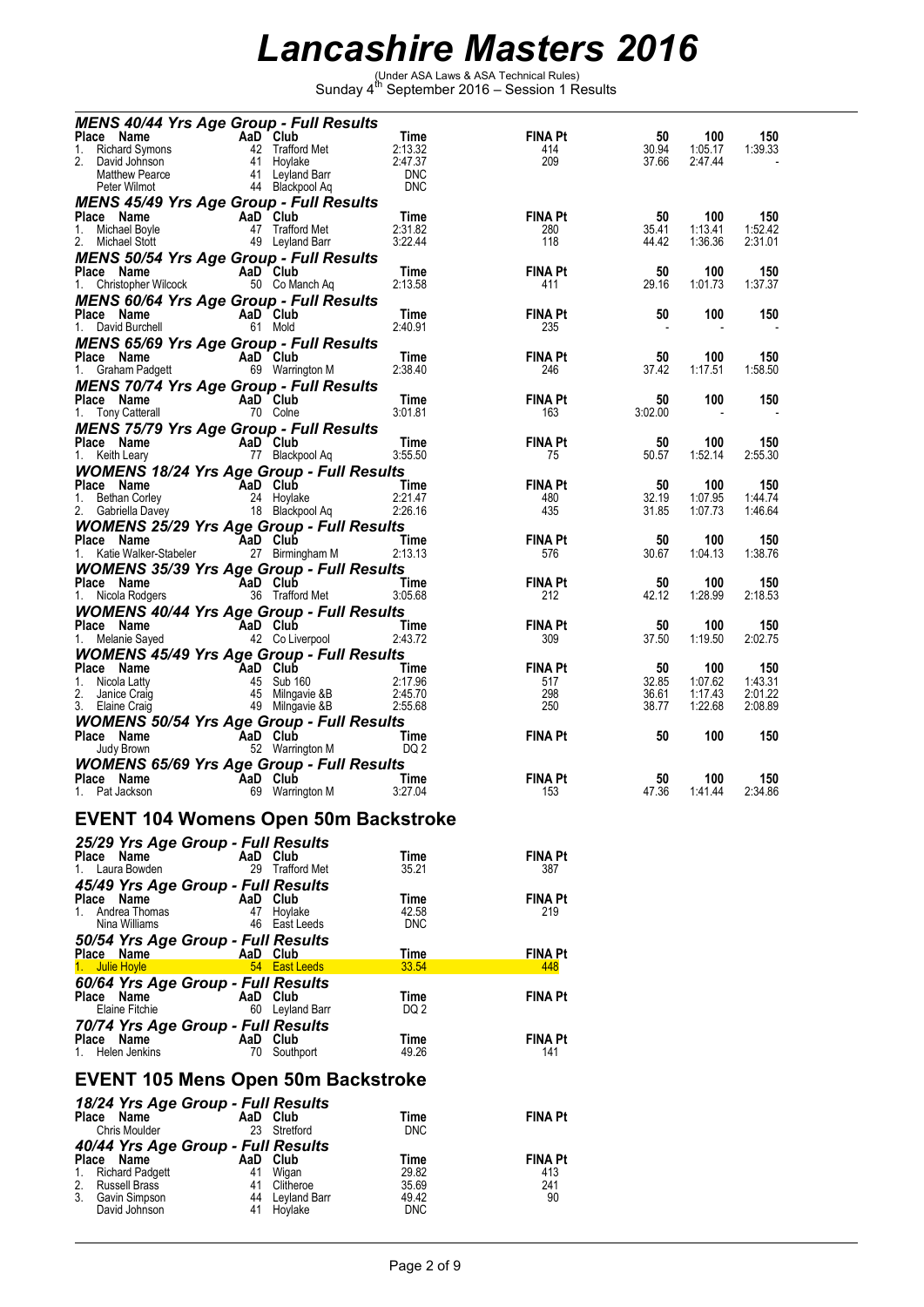(Under ASA Laws & ASA Technical Rules) Sunday 4th September 2016 – Session 1 Results

| 45/49 Yrs Age Group - Full Results<br>Place Name<br>Oggy East<br>1.                                      | AaD Club          | 49 Arfon                         | Time<br>48.94       | FINA Pt<br>93         |                |
|----------------------------------------------------------------------------------------------------------|-------------------|----------------------------------|---------------------|-----------------------|----------------|
| 50/54 Yrs Age Group - Full Results<br>Place Name<br>1. Phil Thomas                                       | AaD Club          | 54 Manch Tri                     | Time<br>39.06       | <b>FINA Pt</b><br>184 |                |
| 70/74 Yrs Age Group - Full Results<br><b>Prace Name</b><br>1. Tony Catterall <b>AaD</b> Club<br>70 Colne |                   |                                  | Time<br>45.82       | <b>FINA Pt</b><br>114 |                |
| <b>EVENT 106 Womens Open 100m Breaststroke</b>                                                           |                   |                                  |                     |                       |                |
| 25/29 Yrs Age Group - Full Results                                                                       |                   |                                  |                     |                       |                |
| Place Name<br>1. Sara Gamble                                                                             | AaD Club          | 28 Birmingham M                  | Time<br>1:24.78     | <b>FINA Pt</b><br>397 | 50<br>39.87    |
| 30/34 Yrs Age Group - Full Results                                                                       |                   |                                  |                     |                       |                |
| Place Name<br>1.<br>Carole Jepson                                                                        | AaD Club          | 34 Leyland Barr                  | Time<br>1:22.05     | <b>FINA Pt</b><br>439 | 50<br>38.44    |
| 2.<br>Antonia Clarkson                                                                                   |                   | 31 Flixton                       | 1:23.57             | 415                   | 39.20          |
| 35/39 Yrs Age Group - Full Results<br>Place Name                                                         | AaD Club          |                                  | Time                | <b>FINA Pt</b>        | 50             |
| 1.<br>Jackie Carribine                                                                                   |                   | 37 Warrington M                  | 1:24.68             | 399                   | 40.15          |
| 40/44 Yrs Age Group - Full Results                                                                       |                   |                                  |                     |                       |                |
| Place Name<br>1. Ruth Hoyle                                                                              | AaD Club<br>40 W  |                                  | Time<br>1:23.76     | <b>FINA Pt</b><br>412 | 50<br>38.46    |
| 2. Melanie Sayed                                                                                         |                   | 42 Co Liverpool                  | 1:38.04             | 257                   | 45.95          |
| 60/64 Yrs Age Group - Full Results<br>Place Name<br>Sally Shields<br>1.                                  | AaD Club          | 62 Bo Kirklees                   | Time<br>1:32.31     | <b>FINA Pt</b><br>308 | 50<br>42.93    |
| 70/74 Yrs Age Group - Full Results                                                                       |                   |                                  |                     |                       |                |
| <b>Place Name</b><br>1 Helen Jenkins <b>COMP</b> 70 South<br>1. Helen Jenkins                            |                   | 70 Southport                     | Time<br>1:51.44     | FINA Pt<br>175        | 50<br>52.92    |
| <b>EVENT 107 Mens Open 100m Breaststroke</b>                                                             |                   |                                  |                     |                       |                |
| 18/24 Yrs Age Group - Full Results                                                                       |                   |                                  |                     |                       |                |
| Place Name                                                                                               | AaD Club          |                                  | Time                | FINA Pt               | 50             |
| 1. Tom Pope<br>2. Ryan Manchester                                                                        |                   | 23 Stretford<br>22 Co Manch Ag   | 1:10.20<br>1:26.21  | 497<br>268            | 32.30<br>40.19 |
| 30/34 Yrs Age Group - Full Results                                                                       |                   |                                  |                     |                       |                |
| Place Name                                                                                               | <b>AaD Club</b>   |                                  | Time                | <b>FINA Pt</b>        | 50             |
|                                                                                                          |                   |                                  |                     |                       |                |
| 1. James Barwick<br>35/39 Yrs Age Group - Full Results                                                   | <b>East Leeds</b> |                                  | 1:17.60             | 368                   | 36.01          |
| Place Name                                                                                               | AaD Club          |                                  | Time                | FINA Pt               | 50             |
| 1.<br>Philip Woods<br>2. Philip Burchell                                                                 |                   | 38 Warrington M<br>36 Holywell   | 1:15.66<br>1:17.20  | 397<br>373            | 35.33<br>35.73 |
| 40/44 Yrs Age Group - Full Results                                                                       |                   |                                  |                     |                       |                |
| Place Name<br>1. Simon Hall                                                                              | AaD Club          | 43 Barrow LD                     | Time<br>1:30.52     | <b>FINA Pt</b><br>231 | 50<br>40.51    |
| David Johnson                                                                                            |                   | 41 Hoylake                       | <b>DNC</b>          |                       |                |
| Christopher Hamer<br>45/49 Yrs Age Group - Full Results                                                  |                   | 44 Leyland Barr                  | <b>DNC</b>          |                       |                |
| Place Name                                                                                               | AaD Club          |                                  | Time                | <b>FINA Pt</b>        | 50             |
| <b>Philip Croxall</b><br>1.<br>2.<br>Oggy East                                                           |                   | 47 Colne<br>49 Arfon             | 1:23.12<br>1:39.90  | 299<br>172            | 39.58<br>47.45 |
| 3.<br>Michael Stott                                                                                      |                   | 49 Leyland Barr                  | 1:45.66             | 145                   | 50.25          |
| 50/54 Yrs Age Group - Full Results<br>Place Name                                                         | AaD Club          |                                  | Time                | FINA Pt               | 50             |
| Russell Mason<br>1.                                                                                      |                   | 53 Warrington M                  | 1:13.68             | 429                   | 34.61          |
| 60/64 Yrs Age Group - Full Results<br>Place Name                                                         | AaD Club          |                                  | Time                | <b>FINA Pt</b>        | 50             |
| 1. David Burchell                                                                                        |                   | 61 Mold                          | 1:28.02             | 252                   | 40.47          |
| <b>EVENT 108 Womens Open 50m Freestyle</b>                                                               |                   |                                  |                     |                       |                |
| 18/24 Yrs Age Group - Full Results                                                                       |                   |                                  |                     |                       |                |
| Place Name                                                                                               | AaD Club          |                                  | Time                | FINA Pt               |                |
| 1.<br>Gabriella Davey                                                                                    |                   | 18 Blackpool Aq                  | 29.81               | 473                   |                |
| 25/29 Yrs Age Group - Full Results<br>Place Name                                                         | AaD Club          |                                  | Time                | FINA Pt               |                |
| 1. Laura Bowden<br>Rebecca Pearson                                                                       | 29                | Trafford Met<br>25 Chesterfield  | 30.28<br><b>DNC</b> | 452                   |                |
| 35/39 Yrs Age Group - Full Results                                                                       |                   |                                  |                     |                       |                |
| Place Name<br>1.<br>Nicola Rodgers                                                                       | AaD Club          | 36 Trafford Met                  | Time<br>37.37       | FINA Pt<br>240        |                |
| 45/49 Yrs Age Group - Full Results                                                                       |                   |                                  |                     |                       |                |
| Place Name<br>1.                                                                                         | AaD Club          |                                  | Time<br>33.13       | FINA Pt<br>345        |                |
| Janice Craig<br>2.<br>Andrea Thomas                                                                      |                   | 45 Milngavie & B<br>47 Hoylake   | 34.83               | 297                   |                |
| 3.<br>Elaine Craig<br>Nina Williams                                                                      |                   | 49 Milngavie &B<br>46 East Leeds | 36.91<br><b>DNC</b> | 249                   |                |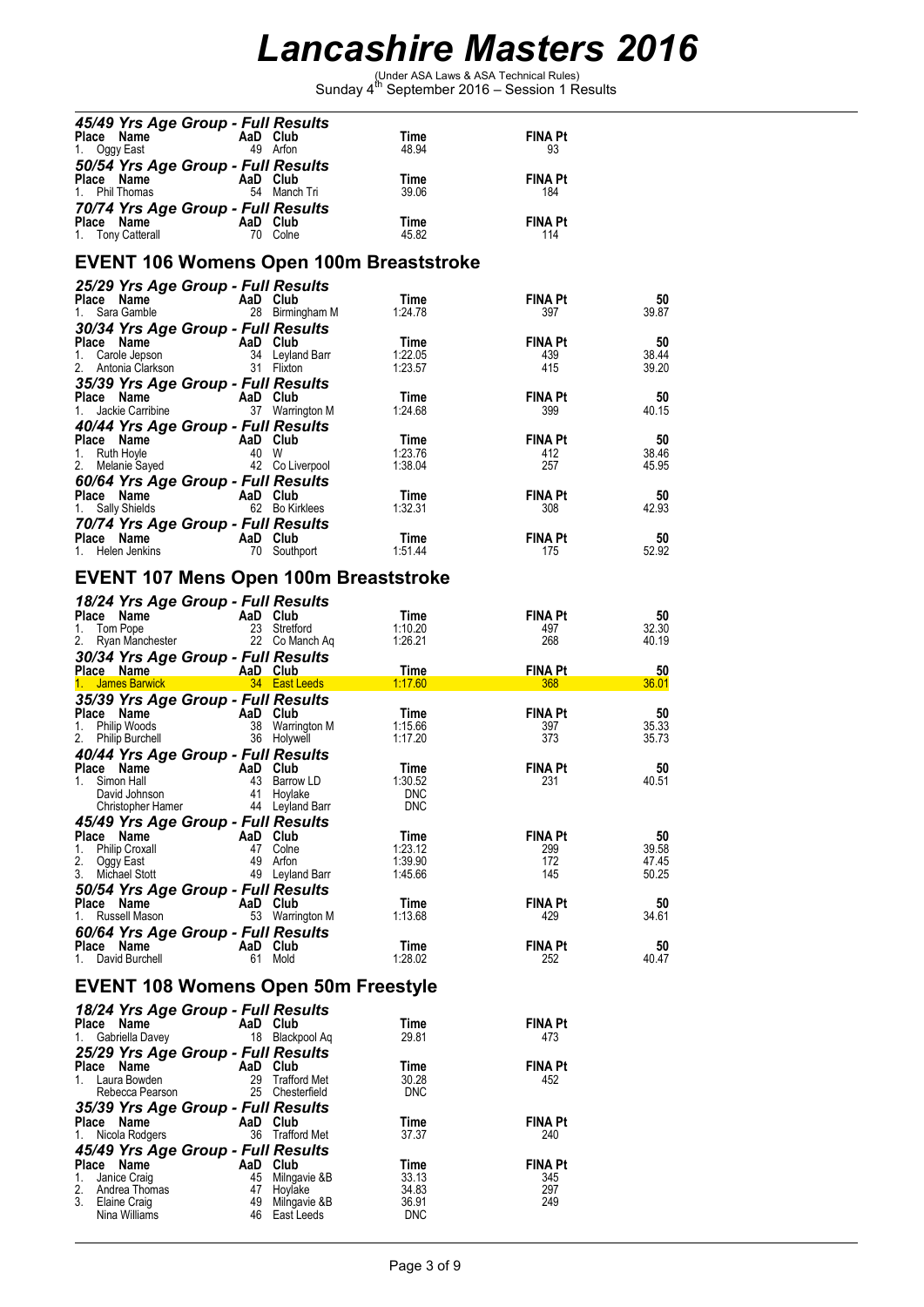(Under ASA Laws & ASA Technical Rules) Sunday 4th September 2016 – Session 1 Results

|          | Place Name<br><b>Beverley Stamp</b><br><b>Julie Hoyle</b> | AaD Club<br><u><b>Example 2016 54 East Leeds</b></u>                                 | 51 Blackpool Aq                                       | Time<br>31.43<br>DQ 4                       | FINA Pt<br>404        |             |
|----------|-----------------------------------------------------------|--------------------------------------------------------------------------------------|-------------------------------------------------------|---------------------------------------------|-----------------------|-------------|
|          | Place Name                                                | 60/64 Yrs Age Group - Full Results<br>AaD Club                                       |                                                       | Time                                        | FINA Pt               |             |
| 1.       | Sally Shields<br>2. Elaine Fitchie                        |                                                                                      | 62 Bo Kirklees<br>60 Leyland Barr                     | 36.38<br>37.10                              | 260<br>245            |             |
|          |                                                           | <b>EVENT 109 Mens Open 50m Freestyle</b>                                             |                                                       |                                             |                       |             |
|          | Place Name                                                | 18/24 Yrs Age Group - Full Results                                                   |                                                       |                                             |                       |             |
| 1.       |                                                           |                                                                                      |                                                       | Time<br>25.82                               | <b>FINA Pt</b><br>483 |             |
| 2.       |                                                           | Company of the Marshall<br>Stephen Marshall<br>Tom Pope 23 Stratford<br>23 Stratford | 23 Stretford<br>23 Stretford                          | 27.04                                       | 420                   |             |
|          | Chris Moulder                                             |                                                                                      |                                                       | <b>DNC</b>                                  |                       |             |
|          |                                                           | 25/29 Yrs Age Group - Full Results                                                   |                                                       | Time                                        | <b>FINA Pt</b>        |             |
| 1.       | Matthew Lees                                              | Place Name AaD Club                                                                  | 27 Rochdale                                           | 27.56                                       | 397                   |             |
| 2.       | <b>Harry Swales</b>                                       | 26 Hoylake                                                                           |                                                       | 33.22                                       | 226                   |             |
|          |                                                           | 30/34 Yrs Age Group - Full Results                                                   |                                                       |                                             |                       |             |
|          | Place Name<br>1. Adam Carlisle                            | AaD Club                                                                             | 32 Blackpool Aq                                       | Time<br><u> 25.61 </u>                      | FINA Pt<br>495        |             |
|          | 2. James Barwick                                          |                                                                                      | <b>34 East Leeds</b>                                  | 29.70                                       | 317                   |             |
|          | Rafal Kaczynski                                           |                                                                                      | 31 Co Manch Aq                                        | <b>DNC</b>                                  |                       |             |
|          |                                                           | 35/39 Yrs Age Group - Full Results                                                   |                                                       |                                             | <b>FINA Pt</b>        |             |
| 1.       | Place Name<br>Attiqur Rehman                              | AaD Club                                                                             | 37 Trafford Met                                       | Time<br>35.29                               | 189                   |             |
|          |                                                           | 40/44 Yrs Age Group - Full Results                                                   |                                                       |                                             |                       |             |
|          | Place Name                                                |                                                                                      |                                                       | Time                                        | FINA Pt               |             |
| 2.       | 1. Andrew Fletcher<br>Russell Brass                       |                                                                                      |                                                       | 27.04<br>27.67                              | 420<br>392            |             |
|          | 3. David Johnson                                          |                                                                                      |                                                       | 31.18                                       | 274                   |             |
|          | 4. Chris Doxey                                            |                                                                                      |                                                       | 34.89                                       | 195                   |             |
|          | 5. Gavin Simpson<br><b>Matthew Pearce</b>                 |                                                                                      | 44 Leyland Barr<br>41 Levland Barr<br>41 Leyland Barr | 41.17<br><b>DNC</b>                         | 119                   |             |
|          | Peter Wilmot                                              |                                                                                      | 44 Blackpool Aq                                       | <b>DNC</b>                                  |                       |             |
|          |                                                           | 45/49 Yrs Age Group - Full Results                                                   |                                                       |                                             |                       |             |
|          | Place Name                                                | <b>AaD</b> Club                                                                      |                                                       | Time                                        | FINA Pt               |             |
| 2.       | 1. Paul Clemence<br>Michael Boyle                         |                                                                                      | 46 East Leeds<br>47 Trafford Met                      | 24.36<br>30.06                              | 575<br>306            |             |
|          | 3. Chris Horne                                            |                                                                                      | 49 Leyland Barr                                       | 32.15                                       | 250                   |             |
|          |                                                           | 50/54 Yrs Age Group - Full Results                                                   |                                                       |                                             |                       |             |
| 1.       | Place Name<br>Phil Thomas                                 | <b>Example 2 AaD</b> Club                                                            |                                                       | Time<br>31.70                               | <b>FINA Pt</b><br>261 |             |
|          | Stuart Hoyle                                              | $\frac{54}{50}$ Manch Tri                                                            | 50 East Leeds                                         | <b>DNC</b>                                  |                       |             |
|          |                                                           | 75/79 Yrs Age Group - Full Results                                                   |                                                       |                                             |                       |             |
|          | Place Name                                                | AaD Club                                                                             |                                                       | Time                                        | FINA Pt               |             |
| 1.<br>2. | Neil Mackinnon<br>Keith Leary                             | 75                                                                                   | <b>Trafford Met</b><br>77 Blackpool Aq                | 33.43<br>45.71                              | 222<br>87             |             |
|          |                                                           |                                                                                      |                                                       |                                             |                       |             |
|          |                                                           |                                                                                      |                                                       | <b>EVENT 110 Womens Open 100m Butterfly</b> |                       |             |
|          | Place Name                                                | 18/24 Yrs Age Group - Full Results<br>AaD Club                                       |                                                       | Time                                        | FINA Pt               | 50          |
| 1.       | Bethan Corley                                             |                                                                                      | 24 Hoylake                                            | 1:12.61                                     | 425                   | 33.77       |
|          |                                                           | 25/29 Yrs Age Group - Full Results                                                   |                                                       |                                             |                       |             |
|          | Place Name                                                | AaD Club                                                                             |                                                       | Time                                        | <b>FINA Pt</b>        | 50          |
| $1_{-}$  | Katie Walker-Stabeler<br>Rebecca Pearson                  |                                                                                      | 27 Birmingham M<br>25 Chesterfield                    | 1:12.71<br><b>DNC</b>                       | 423                   | 34.03       |
|          |                                                           | 35/39 Yrs Age Group - Full Results                                                   |                                                       |                                             |                       |             |
|          | Place Name                                                | AaD Club                                                                             |                                                       | Time                                        | <b>FINA Pt</b>        | 50          |
|          | Jackie Carribine                                          |                                                                                      | 37 Warrington M                                       | DQ 4                                        |                       |             |
|          |                                                           | 45/49 Yrs Age Group - Full Results                                                   |                                                       |                                             |                       |             |
|          | <b>Place Name</b><br>1. Philippa Rickard                  | AaD Club                                                                             | 45 East Leeds                                         | <u>Time.</u><br><u>1:10.03*</u>             | <b>FINA Pt</b><br>474 | 50<br>31.88 |
| 2.       | Nicola Latty                                              |                                                                                      | 45 Sub 160                                            | 1:11.81                                     | 439                   | 34.27       |
|          |                                                           | 50/54 Yrs Age Group - Full Results                                                   |                                                       |                                             |                       |             |
|          | Place Name                                                | AaD Club                                                                             |                                                       | Time                                        | <b>FINA Pt</b>        | 50          |
| 1.       | Judy Brown                                                |                                                                                      | 52 Warrington M                                       | 1:18.41                                     | 337                   | 38.02       |
|          | Place Name                                                | 55/59 Yrs Age Group - Full Results<br>AaD Club                                       |                                                       | Time                                        | <b>FINA Pt</b>        | 50          |
| 1.       | Judith Hattle                                             |                                                                                      | 56 Carlisle Aq                                        | 1:12.85                                     | 421                   | 34.70       |
|          |                                                           | 65/69 Yrs Age Group - Full Results                                                   |                                                       |                                             |                       |             |
|          | Place Name                                                | AaD Club                                                                             |                                                       | Time                                        | <b>FINA Pt</b>        | 50          |
|          | 1. Pat Jackson                                            |                                                                                      | 69 Warrington M                                       | 1:52.06                                     | 115                   | 52.35       |

*50/54 Yrs Age Group - Full Results*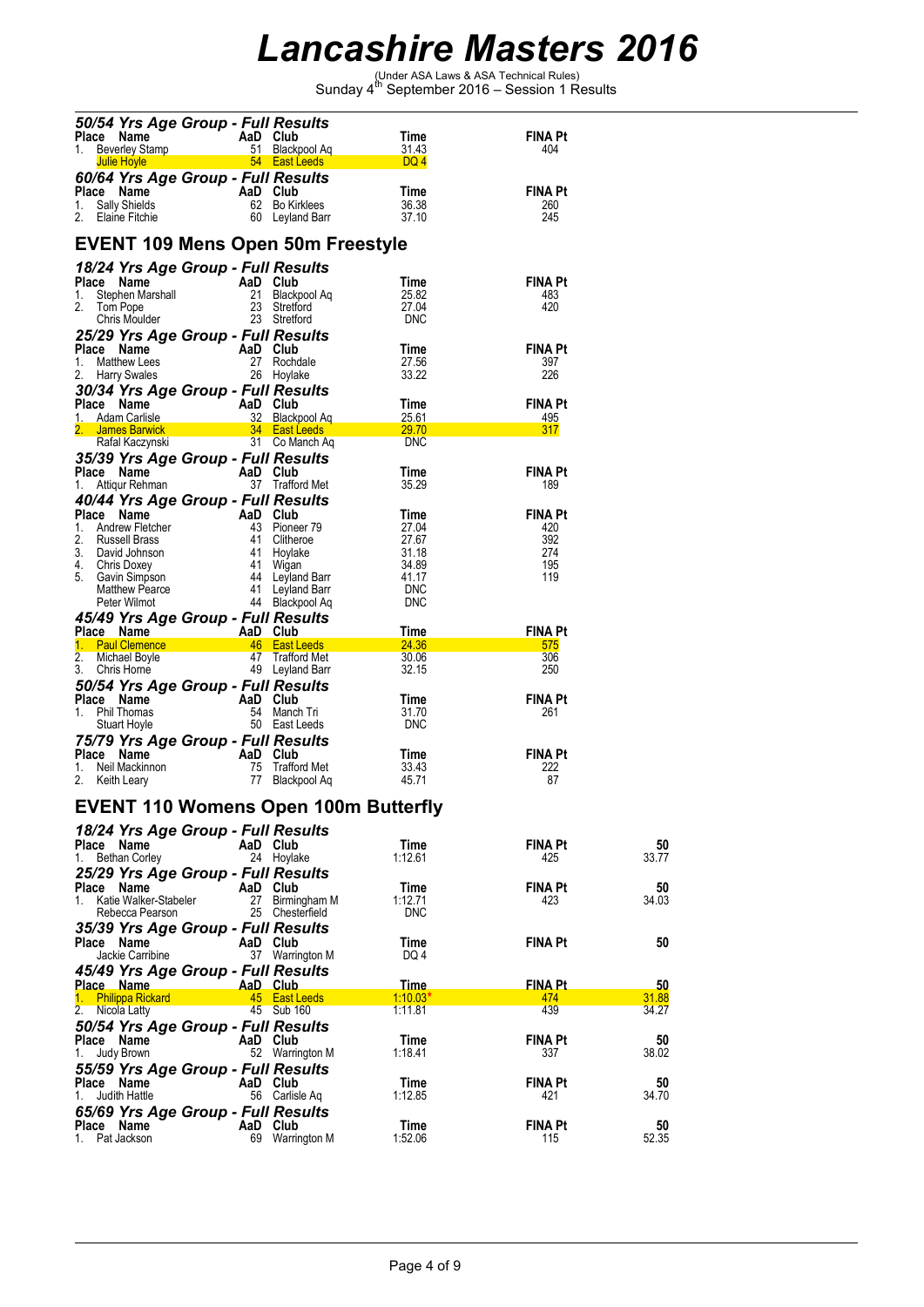(Under ASA Laws & ASA Technical Rules) Sunday 4th September 2016 – Session 1 Results

#### **EVENT 111 Mens Open 100m Butterfly**

| 18/24 Yrs Age Group - Full Results<br>AaD Club<br>Place Name                  |          |                                  | Time<br>1:08.00       | <b>FINA Pt</b><br>362 | 50<br>30.61 |
|-------------------------------------------------------------------------------|----------|----------------------------------|-----------------------|-----------------------|-------------|
| 1. Ryan Manchester 22 Co Manch Ag                                             |          |                                  |                       |                       |             |
| 40/44 Yrs Age Group - Full Results                                            |          |                                  |                       |                       |             |
| Place Name                                                                    | AaD Club |                                  | Time                  | <b>FINA Pt</b>        | 50          |
| Ed Clayton<br>1.                                                              |          | 40 Southport                     | 1:00.37               | 517                   | 27.98       |
| 2. Graeme Atherton                                                            |          | 41 Warrington M                  | 1:02.26               | 472                   | 29.06       |
| 3. Richard Symons                                                             |          | 42 Trafford Met                  | 1:08.17               | 359                   | 30.83       |
| 45/49 Yrs Age Group - Full Results                                            |          |                                  |                       |                       |             |
| Place Name                                                                    | AaD Club |                                  | Time                  | <b>FINA Pt</b>        | 50          |
| 1. Philip Croxall                                                             | 47       | Colne                            | 1:15.29               | 266                   | 35.23       |
| 50/54 Yrs Age Group - Full Results                                            |          |                                  |                       |                       |             |
| Place Name AaD Club                                                           |          |                                  | Time                  |                       |             |
|                                                                               |          |                                  |                       |                       |             |
|                                                                               |          |                                  |                       | <b>FINA Pt</b>        | 50          |
| Russell Mason <b>Example 18</b><br>1.<br><b>David Emerson</b>                 |          | 53 Warrington M<br>54 East Leeds | 1:12.05<br><b>DNF</b> | 304                   | 33.88       |
|                                                                               |          |                                  |                       |                       |             |
| 60/64 Yrs Age Group - Full Results<br><b>Example 2</b> AaD Club<br>Place Name |          |                                  | Time                  | <b>FINA Pt</b>        | 50          |

#### **EVENT 112 Mens/Womens Open 200m Backstroke**

| MENS 30/34 Yrs Age Group - Full Results          |                     |         |                |       |         |         |
|--------------------------------------------------|---------------------|---------|----------------|-------|---------|---------|
| Place Name                                       | AaD Club            | Time    | <b>FINA Pt</b> | 50    | 100     | 150     |
| 1. James Barwick                                 | 34 East Leeds       | 2:44.28 | 269            | 33.77 | 1:13.71 | 1:58.54 |
| <b>MENS 35/39 Yrs Age Group - Full Results</b>   |                     |         |                |       |         |         |
| Place Name                                       | AaD Club            | Time    | <b>FINA Pt</b> | 50    | 100     | 150     |
| 35<br>1. Paul Barnard                            | <b>Trafford Met</b> | 2:21.19 | 424            | 32.36 | 1:07.84 | 1:45.17 |
| <b>MENS 65/69 Yrs Age Group - Full Results</b>   |                     |         |                |       |         |         |
| Place Name                                       | AaD Club            | Time    | <b>FINA Pt</b> | 50    | 100     | 150     |
| 69<br>1. Graham Padgett                          | Warrington M        | 3:05.18 | 188            | 43.60 | 1:29.86 | 2:17.87 |
| <b>MENS 70/74 Yrs Age Group - Full Results</b>   |                     |         |                |       |         |         |
| Place Name                                       | AaD Club            | Time    | <b>FINA Pt</b> | 50    | 100     | 150     |
| 1. Tony Catterall<br>70                          | Colne               | 3:36.15 | 118            | 49.06 | 1:42.38 | 2:40.43 |
| <b>WOMENS 70/74 Yrs Age Group - Full Results</b> |                     |         |                |       |         |         |
| Place Name                                       | AaD Club            | Time    | <b>FINA Pt</b> | 50    | 100     | 150     |
| 70<br>Helen Jenkins                              | Southport           | 3:36.45 | 167            | 51.55 | 1:46.26 | 2:42.56 |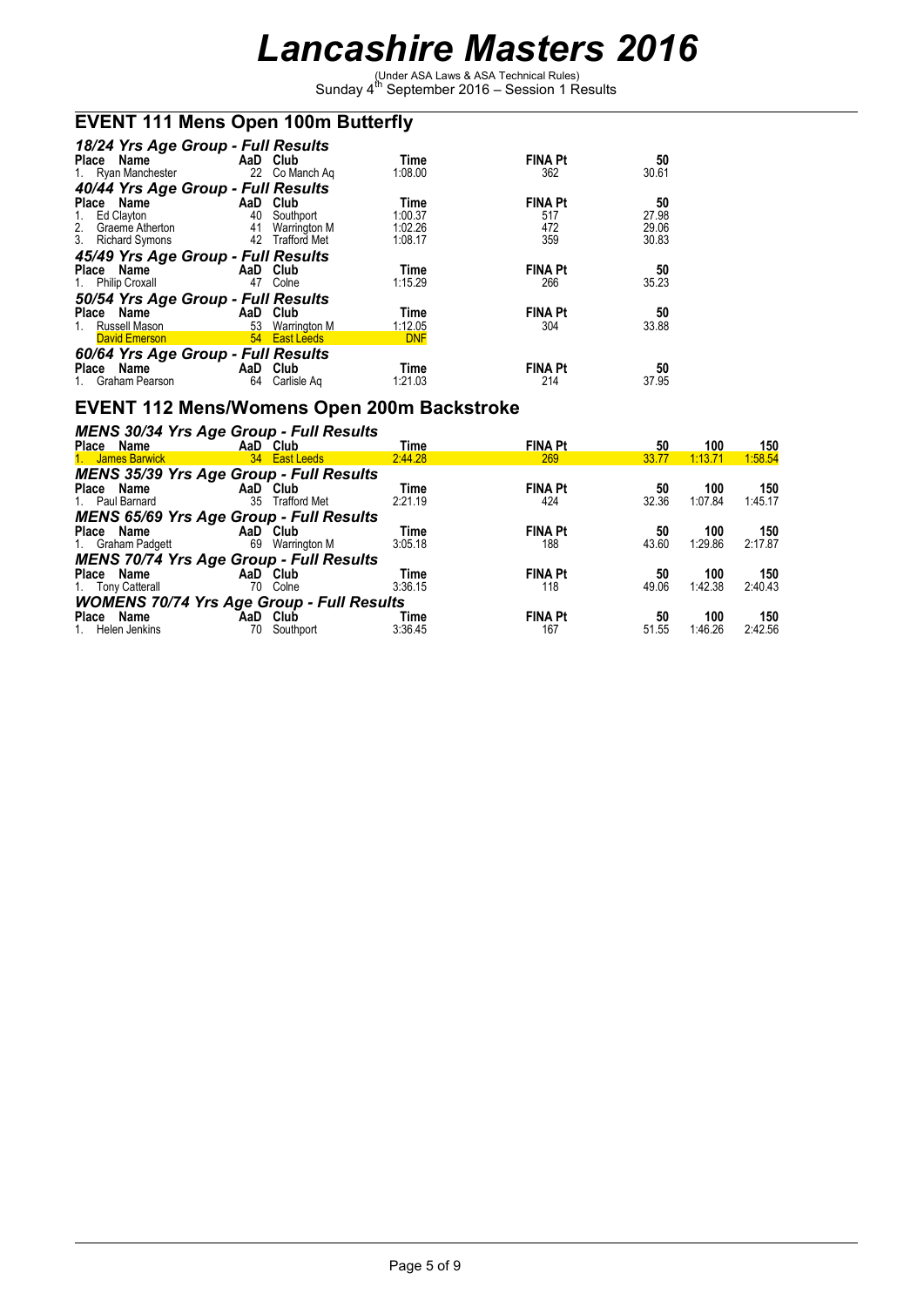(Under ASA Laws & ASA Technical Rules) Sunday 4th September 2016 – Session 2 Results

### **EVENT 201 Mens/Womens Open 200m Butterfly**

| <b>MENS 35/39 Yrs Age Group - Full Results</b><br>Place Name<br>1. Paul Barnard                                                  | AaD Club | 35 Trafford Met                    | Time<br>2:19.38 | FINA Pt<br>472        | 50<br>30.40 | 100<br>1:05.63 | 150<br>1:42.15 |
|----------------------------------------------------------------------------------------------------------------------------------|----------|------------------------------------|-----------------|-----------------------|-------------|----------------|----------------|
| <b>MENS 40/44 Yrs Age Group - Full Results</b><br><b>Place Name</b><br>1. Richard Symons<br>1. Richard Symons<br>12 Trafford Met |          |                                    | Time            | <b>FINA Pt</b>        | 50          | 100            | 150            |
| <b>MENS 50/54 Yrs Age Group - Full Results</b>                                                                                   |          |                                    | 2:37.81         | 325                   | 33.76       | 1:13.74        | 1:55.08        |
| <b>Place Name</b><br>1. Christopher Wilcock 50 Co Manch Aq<br><b>WOMENS 50/54 Yrs Age Group - Full Results</b>                   |          |                                    | Time<br>2:31.35 | <b>FINA Pt</b><br>369 | 50<br>33.00 | 100<br>1:10.57 | 150<br>1:50.18 |
| AaD Club<br>Place Name<br>1. Judy Brown                                                                                          |          | 52 Warrington M                    | Time<br>2:50.52 | <b>FINA Pt</b><br>345 | 50<br>37.29 | 100<br>1:20.47 | 150<br>2:05.82 |
| <b>WOMENS 55/59 Yrs Age Group - Full Results</b><br>Place Name<br>1. Judith Hattle                                               | AaD Club | 56 Carlisle Aq                     | Time<br>2:46.98 | <b>FINA Pt</b><br>367 | 50<br>36.67 | 100<br>1:18.06 | 150<br>2:01.16 |
| <b>WOMENS 65/69 Yrs Age Group - Full Results</b><br>AaD Club<br>69 Warrington M<br>Place Name                                    |          |                                    | Time            | <b>FINA Pt</b>        | 50          | 100            | 150            |
| Pat Jackson<br>EVENT 202 Mens/Womens Open 200m Breaststroke                                                                      |          |                                    | DNC             |                       |             |                |                |
|                                                                                                                                  |          |                                    |                 |                       |             |                |                |
| <b>MENS 18/24 Yrs Age Group - Full Results</b><br>Place Name<br>1. Tom Pope                                                      | AaD Club | 23 Stretford                       | Time<br>2:34.06 | <b>FINA Pt</b><br>478 | 50<br>33.73 | 100<br>1:13.17 | 150<br>1:53.78 |
| <b>MENS 35/39 Yrs Age Group - Full Results</b>                                                                                   |          |                                    |                 |                       |             |                |                |
| AaD Club<br>Place Name                                                                                                           |          |                                    | Time            | <b>FINA Pt</b>        | 50          | 100            | 150            |
|                                                                                                                                  |          | 38 Warrington M<br>36 Holywell     | 2:45.40         | 386                   | 37.17       | 1:19.50        | 2:02.38        |
| 2. Philip Woods<br>2. Philip Burchell<br><i>MENC</i>                                                                             |          |                                    | 2:47.34         | 373                   | 38.45       | 1:21.03        | 2:04.14        |
| <b>MENS 40/44 Yrs Age Group - Full Results</b><br>Place Name                                                                     |          |                                    | Time            | <b>FINA Pt</b>        | 50          | 100            | 150            |
| AaD Club<br>1. Gavin Simpson                                                                                                     |          |                                    | 4:13.23         | 107                   | 53.20       | 1:58.03        | 2:53.17        |
| Matthew Pearce                                                                                                                   |          | 44 Leyland Barr<br>41 Leyland Barr | <b>DNC</b>      |                       |             |                |                |
| <b>MENS 45/49 Yrs Age Group - Full Results</b>                                                                                   |          |                                    |                 |                       |             |                |                |
| Place Name<br>AaD Club                                                                                                           |          |                                    | Time            | <b>FINA Pt</b>        | 50          | 100            | 150            |
| 1. Michael Stott                                                                                                                 |          | 49 Leyland Barr                    | 3:48.10         | 147                   | 54.39       | 1:53.00        | 2:51.33        |
| <b>MENS 60/64 Yrs Age Group - Full Results</b>                                                                                   |          |                                    |                 |                       |             |                |                |
|                                                                                                                                  |          |                                    | Time<br>3:01.97 | <b>FINA Pt</b><br>290 | 50<br>42.25 | 100<br>1:29.35 | 150<br>2:16.61 |
| <b>Place Name Capital AaD Club</b><br>1. Graham Pearson 64 Carlisle Aq<br>2. David Burchell 61 Mold                              |          |                                    | 3:17.11         | 228                   | 44.12       | 1:34.49        | 2:26.08        |
| <b>MENS 65/69 Yrs Age Group - Full Results</b>                                                                                   |          |                                    |                 |                       |             |                |                |
| <b>Place Name</b><br>1. Graham Padgett <b>COM</b><br>69 Warrington M                                                             |          |                                    | Time            | <b>FINA Pt</b>        | 50          | 100            | 150            |
|                                                                                                                                  |          |                                    | 3:22.52         | 210                   | 46.08       | 1:37.33        | 2:29.93        |
| MENS 70/74 Yrs Age Group - Full Results                                                                                          |          |                                    |                 |                       |             |                |                |
| Place Name<br>$\frac{1}{\text{Aap}} \cdot \frac{1}{\text{Aap}} \cdot \frac{1}{\text{Cub}}$<br>1. Tony Catterall                  | 70 Colne |                                    | Time<br>3:48.21 | <b>FINA Pt</b><br>147 | 50<br>52.86 | 100<br>1:51.30 | 150<br>2:51.19 |
| <b>WOMENS 35/39 Yrs Age Group - Full Results</b>                                                                                 |          |                                    |                 |                       |             |                |                |
| Place Name                                                                                                                       |          |                                    | Time            | <b>FINA Pt</b>        | 50          | 100            | 150            |
| 1. Jackie Carribine                                                                                                              |          | AaD Club<br>e 37 Warrington M      | 3:06.18         | 377                   | 42.71       | 1:30.92        | 2:20.00        |
| <b>WOMENS 40/44 Yrs Age Group - Full Results</b>                                                                                 |          |                                    |                 |                       |             |                |                |
| Place Name                                                                                                                       | AaD Club |                                    | <b>Time</b>     | <b>FINA Pt</b>        | $50\,$      | 100            | 150            |
| 1. Ruth Hoyle                                                                                                                    | 40 W     |                                    | 3:08.12         | 366                   | 40.43       | 1:27.13        | 2:16.54        |
| <b>WOMENS 45/49 Yrs Age Group - Full Results</b><br>Place Name                                                                   | AaD Club |                                    | Time            | <b>FINA Pt</b>        | 50          | 100            | 150            |
| 1. Nicola Latty                                                                                                                  |          | 45 Sub 160                         | 3:04.40         | 388                   | 42.81       | 1:29.71        | 2:17.11        |
|                                                                                                                                  |          |                                    |                 |                       |             |                |                |
| <b>EVENT 203 Womens Open 50m Butterfly</b>                                                                                       |          |                                    |                 |                       |             |                |                |
| 18/24 Yrs Age Group - Full Results                                                                                               |          |                                    |                 |                       |             |                |                |
| Place Name                                                                                                                       | AaD Club |                                    | Time            | <b>FINA Pt</b>        |             |                |                |
| 1. Gabriella Davey                                                                                                               |          | 18 Blackpool Aq                    | 31.89           | 446                   |             |                |                |
| 25/29 Yrs Age Group - Full Results                                                                                               |          |                                    |                 |                       |             |                |                |
| Place Name<br>1. Laura Bowden                                                                                                    | AaD Club | 29 Trafford Met                    | Time<br>33.73   | <b>FINA Pt</b><br>377 |             |                |                |
| Rebecca Pearson                                                                                                                  |          | 25 Chesterfield                    | <b>DNC</b>      |                       |             |                |                |
| 45/49 Yrs Age Group - Full Results                                                                                               |          |                                    |                 |                       |             |                |                |
| Place Name                                                                                                                       | AaD Club |                                    | Time            | <b>FINA Pt</b>        |             |                |                |
| 1. Philippa Rickard                                                                                                              |          | 45 East Leeds                      | 31.06           | 483                   |             |                |                |
| 2. Andrea Thomas<br>3.<br>Jo Alexander                                                                                           |          | 47 Hoylake<br>45 Redditch          | 38.49<br>39.22  | 254<br>240            |             |                |                |
| Nina Williams                                                                                                                    |          | 46 East Leeds                      | <b>DNC</b>      |                       |             |                |                |
| 55/59 Yrs Age Group - Full Results                                                                                               |          |                                    |                 |                       |             |                |                |
| Place Name                                                                                                                       | AaD Club |                                    | Time            | <b>FINA Pt</b>        |             |                |                |
| 1. Judith Hattle                                                                                                                 |          | 56 Carlisle Aq                     | 32.07           | 439                   |             |                |                |
| 60/64 Yrs Age Group - Full Results                                                                                               |          |                                    |                 |                       |             |                |                |
| Place Name<br>1. Sally Shields                                                                                                   | AaD Club | 62 Bo Kirklees                     | Time<br>39.60   | <b>FINA Pt</b><br>233 |             |                |                |
| 2. Elaine Fitchie                                                                                                                |          | 60 Leyland Barr                    | 40.90           | 211                   |             |                |                |
|                                                                                                                                  |          |                                    |                 |                       |             |                |                |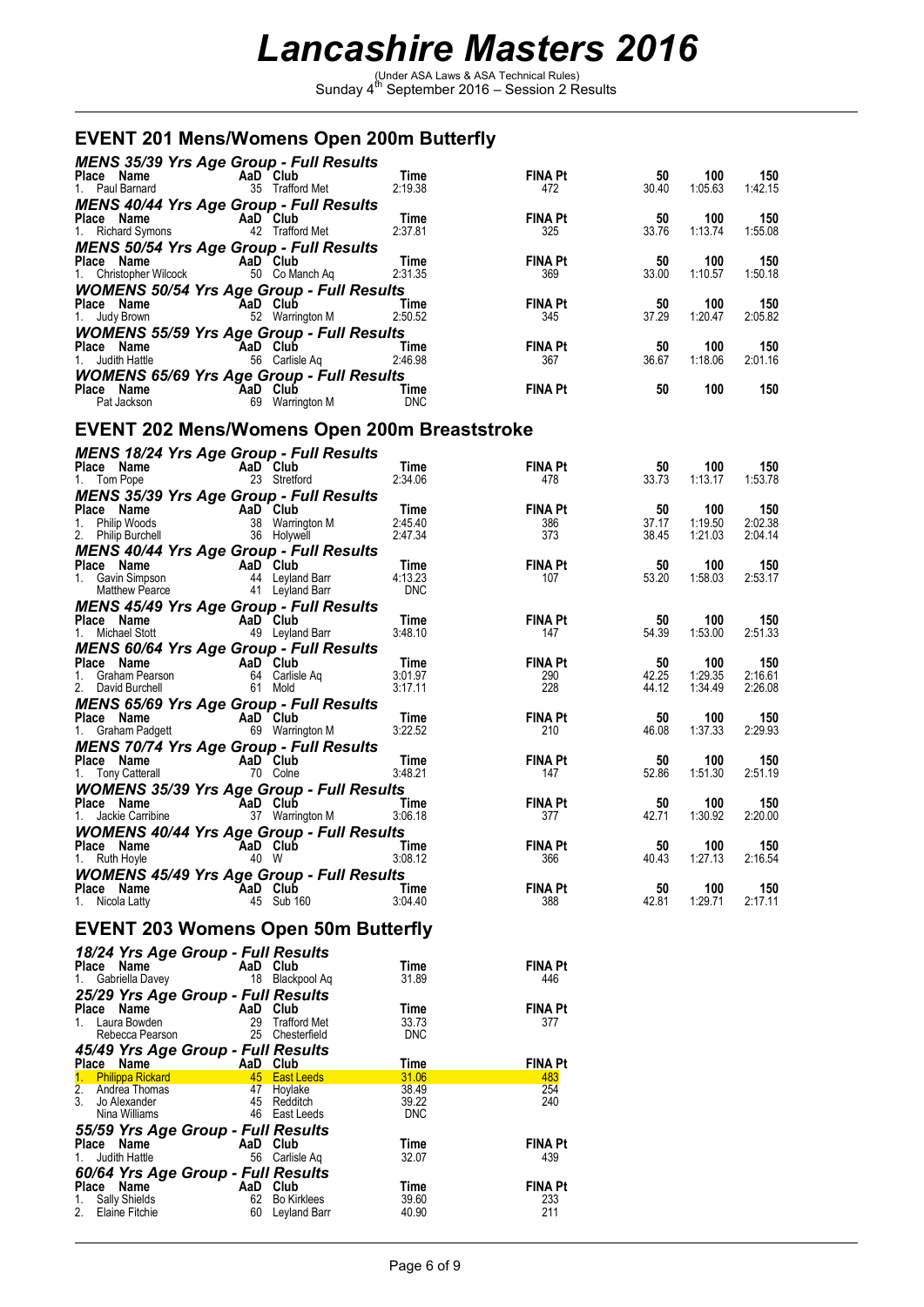(Under ASA Laws & ASA Technical Rules) Sunday 4th September 2016 – Session 2 Results

| <b>EVENT 204 Mens Open 50m Butterfly</b> |  |
|------------------------------------------|--|
|------------------------------------------|--|

| 18/24 Yrs Age Group - Full Results<br><b>Place</b><br>Name<br>Stephen Marshall<br>1.<br>2.<br>Tom Pope<br>Chris Moulder                   | AaD<br>21<br>23<br>23             | Club<br>Blackpool Ag<br>Stretford<br>Stretford                             | Time<br>27.46<br>27.97<br><b>DNC</b>                   | <b>FINA Pt</b><br>500<br>473               |
|-------------------------------------------------------------------------------------------------------------------------------------------|-----------------------------------|----------------------------------------------------------------------------|--------------------------------------------------------|--------------------------------------------|
| 25/29 Yrs Age Group - Full Results<br><b>Place</b><br>Name<br><b>Matthew Lees</b><br>1.<br>30/34 Yrs Age Group - Full Results             | AaD Club<br>27                    | Rochdale                                                                   | Time<br>29.63                                          | <b>FINA Pt</b><br>398                      |
| Name<br>Place                                                                                                                             | AaD                               | Club                                                                       | <b>Time</b>                                            | <b>FINA Pt</b>                             |
| <b>James Barwick</b><br>$1_{-}$<br>Rafal Kaczynski                                                                                        | 34<br>31                          | <b>East Leeds</b><br>Co Manch Ag                                           | 30.44<br><b>DNC</b>                                    | 367                                        |
| 35/39 Yrs Age Group - Full Results                                                                                                        |                                   |                                                                            |                                                        |                                            |
| Place<br>Name<br>Attigur Rehman<br>1.<br>Ben Collier                                                                                      | AaD<br>37<br>38                   | Club<br><b>Trafford Met</b><br>Marple                                      | Time<br>42.03<br><b>DNC</b>                            | <b>FINA Pt</b><br>139                      |
| 40/44 Yrs Age Group - Full Results                                                                                                        |                                   |                                                                            |                                                        |                                            |
| Place<br>Name<br><b>Richard Symons</b><br>1.<br>2.<br>Andrew Fletcher<br>3.<br><b>Russell Brass</b><br>4.<br>Chris Doxey<br>David Johnson | AaD<br>42<br>43<br>41<br>41<br>41 | Club<br><b>Trafford Met</b><br>Pioneer 79<br>Clitheroe<br>Wigan<br>Hoylake | Time<br>30.02<br>30.41<br>32.31<br>40.77<br><b>DNC</b> | <b>FINA Pt</b><br>382<br>368<br>307<br>152 |
| 45/49 Yrs Age Group - Full Results                                                                                                        |                                   |                                                                            |                                                        |                                            |
| Place<br>Name<br>Oggy East<br>1.<br>Paul Clemence                                                                                         | AaD Club<br>49<br>46              | Arfon<br>East Leeds                                                        | Time<br>38.04<br><b>DNC</b>                            | <b>FINA Pt</b><br>188                      |
| 50/54 Yrs Age Group - Full Results                                                                                                        |                                   |                                                                            |                                                        |                                            |
| Name<br><b>Place</b><br>Russell Mason<br>1.<br><b>Stuart Hoyle</b><br>David Emerson                                                       | AaD<br>53<br>50<br>54             | Club<br><b>Warrington M</b><br>East Leeds<br>East Leeds                    | Time<br>29.60<br><b>DNC</b><br><b>DNC</b>              | <b>FINA Pt</b><br>399                      |

#### **EVENT 205 Womens Open 100m Freestyle**

|                                  | 18/24 Yrs Age Group - Full Results             |                       |                |                |
|----------------------------------|------------------------------------------------|-----------------------|----------------|----------------|
| Place Name                       | AaD Club                                       | Time                  | <b>FINA Pt</b> | 50             |
| 1.<br>Gabriella Davey            | 18 Blackpool Aq                                | 1:06.41               | 453            | 31.81          |
|                                  | 25/29 Yrs Age Group - Full Results             |                       |                |                |
| Place Name                       | AaD Club                                       | Time                  | <b>FINA Pt</b> | 50             |
| 1. Katie Walker-Stabeler         | 27 Birmingham M                                | 1:01.30               | 576            | 29.82          |
|                                  | 35/39 Yrs Age Group - Full Results             |                       |                |                |
| Place Name                       | AaD Club                                       | Time                  | FINA Pt        | 50             |
| 1.<br>Jackie Carribine           | 37 Warrington M                                | 1:15.55               | 307            | 36.00          |
|                                  | 45/49 Yrs Age Group - Full Results             |                       |                |                |
| Place Name                       | AaD Club                                       | Time                  | <b>FINA Pt</b> | 50             |
| 1.<br>Janice Craig               | 45 Milngavie &B                                | 1:12.28               | 351            | 34.56          |
| 2.<br>Elaine Craig               | 49<br>Milngavie &B                             | 1:22.59               | 235            | 38.47          |
|                                  |                                                |                       |                |                |
| Place Name                       | 50/54 Yrs Age Group - Full Results             |                       |                |                |
| 1.                               | AaD Club                                       | Time<br>1:06.97       | <b>FINA Pt</b> | 50<br>32.25    |
| Judy Brown<br>Julie Hoyle        | 52 Warrington M<br>54 East Leeds               | <b>DNC</b>            | 441            |                |
|                                  |                                                | <b>DNC</b>            |                |                |
| Beverley Stamp                   | 51 Blackpool Aq                                |                       |                |                |
|                                  | 60/64 Yrs Age Group - Full Results             |                       |                |                |
| Place Name                       | AaD Club                                       | Time                  | <b>FINA Pt</b> | 50             |
| 1. Elaine Fitchie                | 60<br>Leyland Barr                             | 1:25.45               | 212            | 39.13          |
|                                  |                                                |                       |                |                |
|                                  | <b>EVENT 206 Mens Open 100m Freestyle</b>      |                       |                |                |
|                                  |                                                |                       |                |                |
| Place Name                       | 18/24 Yrs Age Group - Full Results             | Time                  | <b>FINA Pt</b> | 50             |
| 1.<br>Sam Milne                  | 23 Trafford Met                                | 56.67                 | 498            | 27.18          |
| Ryan Manchester                  | AaD Club<br>23 Traffor<br>22 Co Manch Aq       | 1:00.11               | 417            | 28.18          |
| Chris Moulder                    | 23 Stretford                                   | <b>DNC</b>            |                |                |
|                                  |                                                |                       |                |                |
| Place Name                       | 25/29 Yrs Age Group - Full Results<br>AaD Club | Time                  | <b>FINA Pt</b> | 50             |
| 1.                               |                                                | 1:18.55               | 187            | 34.01          |
| <b>Harry Swales</b>              | 26 Hoylake                                     |                       |                |                |
|                                  | 35/39 Yrs Age Group - Full Results             |                       |                |                |
| Place Name                       | AaD Club                                       | Time                  | <b>FINA Pt</b> | 50             |
| 1. Attigur Rehman<br>Ben Collier | 37 Trafford Met<br>38 Marple                   | 1:23.95<br><b>DNC</b> | 153            | 39.35          |
|                                  |                                                |                       |                |                |
|                                  | 40/44 Yrs Age Group - Full Results             |                       |                |                |
| Place Name                       | AaD Club                                       | Time                  | <b>FINA Pt</b> | 50             |
| 1. Graeme Atherton               | 41 Warrington M<br>41                          | 56.77                 | 496            | 27.34<br>30.13 |
| 2.<br>Russell Brass<br>3.        | Clitheroe                                      | 1:02.29<br>1:41.20    | 375<br>87      | 1:20.04        |
| Chris Doxey<br>David Johnson     | 41 Wigan<br>41<br>Hoylake                      | <b>DNC</b>            |                |                |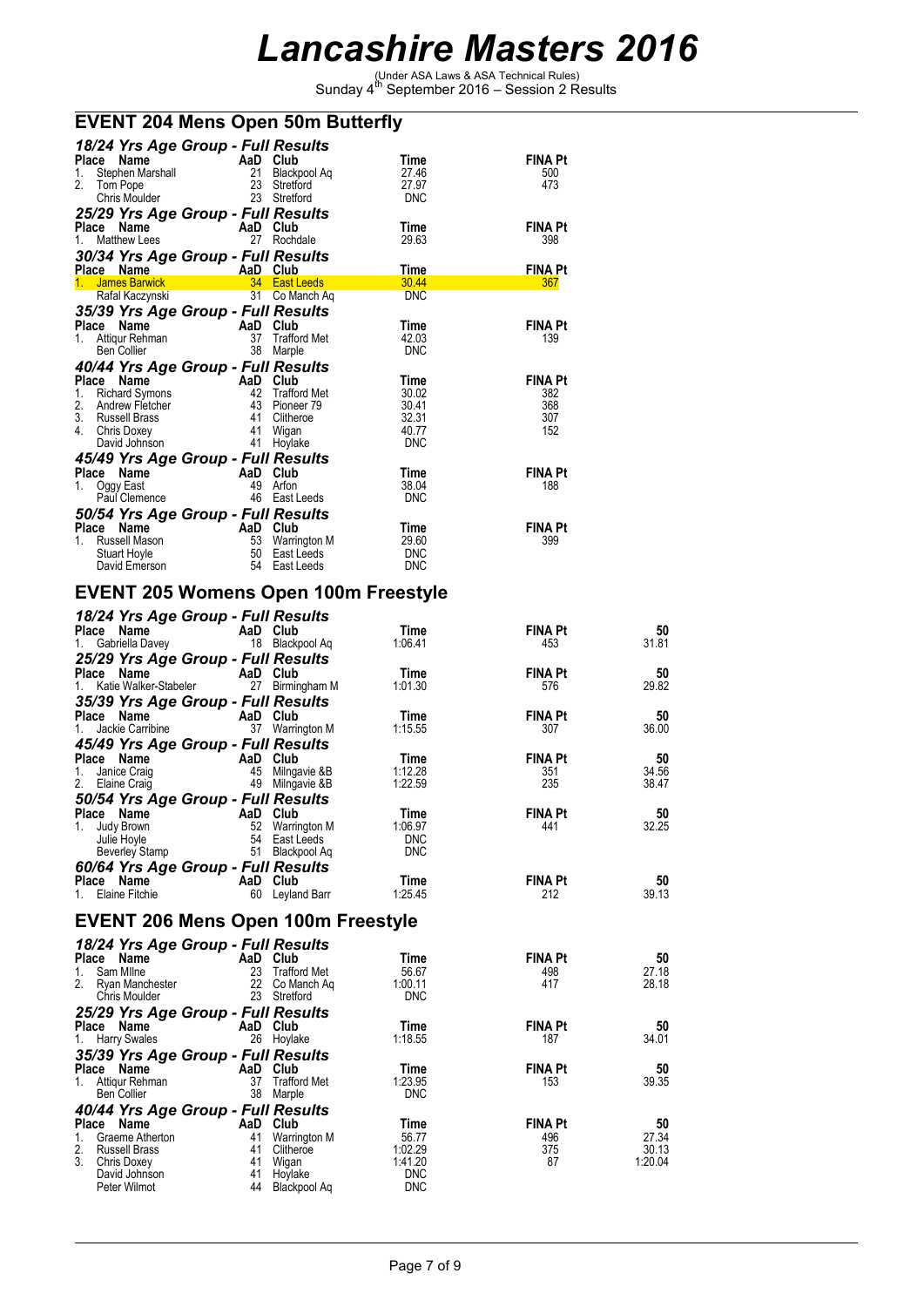(Under ASA Laws & ASA Technical Rules) Sunday 4th September 2016 – Session 2 Results

| 45/49 Yrs Age Group - Full Results                                                                                                                                                                               |          |                               |                          |                       |                |
|------------------------------------------------------------------------------------------------------------------------------------------------------------------------------------------------------------------|----------|-------------------------------|--------------------------|-----------------------|----------------|
| Place Name<br>1. Philip Croxall<br>2. Michael Boyle<br>3. Chris Horne<br>4. Michael Stott<br>4. Michael Stott<br>4. Michael Stott<br>4. Michael Stott<br>4. Philip Croxall<br>4. Leyland Barr<br>4. Leyland Barr |          |                               | Time                     | FINA Pt               | 50             |
|                                                                                                                                                                                                                  |          |                               | 1:05.28                  | 326                   | 31.79          |
|                                                                                                                                                                                                                  |          |                               | 1:07.59<br>1:15.16       | 293<br>213            | 32.77<br>36.06 |
|                                                                                                                                                                                                                  |          |                               | 1:31.37                  | 118 — 118             | 40.68          |
| 50/54 Yrs Age Group - Full Results                                                                                                                                                                               |          |                               |                          |                       |                |
| <b>Place Name AaD Club</b><br>Stuart Hoyle <b>AaD Club</b>                                                                                                                                                       |          |                               | Time                     | FINA Pt               | 50             |
| Stuart Hoyle                                                                                                                                                                                                     |          | 50 East Leeds                 | <b>DNC</b>               |                       |                |
| 75/79 Yrs Age Group - Full Results                                                                                                                                                                               |          |                               |                          |                       |                |
|                                                                                                                                                                                                                  |          |                               | Time<br>1:46.00          | <b>FINA Pt</b><br>76  | 50<br>48.92    |
| <b>Place Name Care And Club</b><br>1. Keith Leary <b>Care And Transform Medi Mackinnon</b> 75 Trafford Met                                                                                                       |          |                               | <b>DNC</b>               |                       |                |
|                                                                                                                                                                                                                  |          |                               |                          |                       |                |
| <b>EVENT 207 Womens Open 50m Breaststroke</b>                                                                                                                                                                    |          |                               |                          |                       |                |
| 25/29 Yrs Age Group - Full Results                                                                                                                                                                               |          |                               |                          |                       |                |
|                                                                                                                                                                                                                  |          |                               | Time                     | <b>FINA Pt</b>        |                |
| <b>Place Name AaD Club</b><br>1. Laura Bowden<br>2. Sara Gamble<br>28 Birmingham M                                                                                                                               |          |                               | 38.66                    | 413                   |                |
|                                                                                                                                                                                                                  |          |                               | 39.72                    | 381                   |                |
| 30/34 Yrs Age Group - Full Results                                                                                                                                                                               |          |                               | Time                     | <b>FINA Pt</b>        |                |
| <b>Place Name</b><br>1. Carole Jepson <b>Carole A</b> 24 Leylar                                                                                                                                                  |          | 34 Leyland Barr               | 37.30                    | 460                   |                |
| 35/39 Yrs Age Group - Full Results                                                                                                                                                                               |          |                               |                          |                       |                |
|                                                                                                                                                                                                                  |          |                               | Time                     | <b>FINA Pt</b>        |                |
| <b>Place Name</b><br>1. Nicola Rodgers<br>1. Nicola Rodgers<br>1. So Trafford Met                                                                                                                                |          |                               | 48.76                    | 206                   |                |
| 40/44 Yrs Age Group - Full Results                                                                                                                                                                               |          |                               |                          |                       |                |
| Place Name AaD Club<br>1. Ruth Hoyle 40 W                                                                                                                                                                        |          |                               | Time                     | <b>FINA Pt</b>        |                |
|                                                                                                                                                                                                                  |          |                               | 39.24                    | 395                   |                |
| 45/49 Yrs Age Group - Full Results                                                                                                                                                                               |          |                               |                          |                       |                |
|                                                                                                                                                                                                                  |          |                               | Time<br>45.80            | <b>FINA Pt</b><br>248 |                |
| <b>Place Name AaD Club</b><br>1. Andrea Thomas 47 Hoylake<br>Nina Williams 46 East Leeds                                                                                                                         |          |                               | <b>DNC</b>               |                       |                |
| 50/54 Yrs Age Group - Full Results                                                                                                                                                                               |          |                               |                          |                       |                |
|                                                                                                                                                                                                                  |          |                               | Time                     | <b>FINA Pt</b>        |                |
| <b>Place Name</b><br>1. Beverley Stamp<br>1. Beverley Stamp<br>1. Beverley Stamp                                                                                                                                 |          |                               | 41.79                    | 327                   |                |
| 60/64 Yrs Age Group - Full Results                                                                                                                                                                               |          |                               |                          |                       |                |
| Place Name<br>1. Sally Shields 62 Bo Kirklees                                                                                                                                                                    |          |                               | Time                     | <b>FINA Pt</b>        |                |
|                                                                                                                                                                                                                  |          |                               | 41.27                    | 339                   |                |
| <b>EVENT 208 Mens Open 50m Breaststroke</b>                                                                                                                                                                      |          |                               |                          |                       |                |
|                                                                                                                                                                                                                  |          |                               |                          |                       |                |
| 18/24 Yrs Age Group - Full Results                                                                                                                                                                               |          |                               |                          | <b>FINA Pt</b>        |                |
| <b>Place Name Care AaD Club</b><br>1. Tom Pope 23 Stretform 2. Stephen Marshall 21 Black                                                                                                                         |          | 23 Stretford                  | Time<br>32.68            | 461                   |                |
|                                                                                                                                                                                                                  |          | 21 Blackpool Aq               | 33.68                    | 421                   |                |
| 30/34 Yrs Age Group - Full Results                                                                                                                                                                               |          |                               |                          |                       |                |
| Place Name<br><b>Ce Name</b><br><b>Rafal Kaczynski Co Manch Aq</b>                                                                                                                                               |          |                               | Time                     | <b>FINA Pt</b>        |                |
|                                                                                                                                                                                                                  |          |                               | <b>DNC</b>               |                       |                |
| 35/39 Yrs Age Group - Full Results                                                                                                                                                                               |          |                               |                          |                       |                |
| Place Name AaD Club<br>1. Philip Burchell                                                                                                                                                                        |          | 36 Holywell                   | Time<br>35.61            | <b>FINA Pt</b><br>356 |                |
| Ben Collier                                                                                                                                                                                                      |          | 38 Marple                     | <b>DNC</b>               |                       |                |
| 40/44 Yrs Age Group - Full Results                                                                                                                                                                               |          |                               |                          |                       |                |
| Place Name                                                                                                                                                                                                       | AaD Club |                               | Time                     | FINA Pt               |                |
| 1.<br>Andrew Fletcher                                                                                                                                                                                            |          | 43 Pioneer 79                 | 35.18                    | 369                   |                |
| 2.<br>Simon Hall<br>David Johnson                                                                                                                                                                                |          | 43 Barrow LD                  | 37.93                    | 295                   |                |
| <b>Matthew Pearce</b>                                                                                                                                                                                            |          | 41 Hoylake<br>41 Leyland Barr | <b>DNC</b><br><b>DNC</b> |                       |                |
| Christopher Hamer                                                                                                                                                                                                |          | 44 Leyland Barr               | <b>DNC</b>               |                       |                |
| 45/49 Yrs Age Group - Full Results                                                                                                                                                                               |          |                               |                          |                       |                |
| Place Name                                                                                                                                                                                                       | AaD Club |                               | Time                     | FINA Pt               |                |
| 1.<br>Oggy East                                                                                                                                                                                                  |          | 49 Arfon                      | 44.62                    | 181                   |                |
| 50/54 Yrs Age Group - Full Results                                                                                                                                                                               |          |                               |                          |                       |                |
| Place Name<br>1. Russell Mason                                                                                                                                                                                   | AaD Club | 53 Warrington M               | Time<br>33.90            | <b>FINA Pt</b><br>413 |                |
|                                                                                                                                                                                                                  |          |                               |                          |                       |                |
| <b>EVENT 209 Womens Open 100m Backstroke</b>                                                                                                                                                                     |          |                               |                          |                       |                |
| 25/29 Yrs Age Group - Full Results                                                                                                                                                                               |          |                               |                          |                       |                |
| Place Name                                                                                                                                                                                                       | AaD Club |                               | Time                     | FINA Pt               | 50             |
| Sara Gamble<br>1.                                                                                                                                                                                                |          | 28 Birmingham M               | 1:21.35                  | 309                   | 39.30          |
| 35/39 Yrs Age Group - Full Results                                                                                                                                                                               |          |                               |                          |                       |                |
| Place Name                                                                                                                                                                                                       | AaD Club |                               | Time                     | FINA Pt               | 50             |
| Jackie Carribine<br>1.                                                                                                                                                                                           |          | 37 Warrington M               | 1:18.42                  | 345                   | 38.48          |
| 50/54 Yrs Age Group - Full Results                                                                                                                                                                               |          |                               |                          |                       |                |
| Place Name<br>1. Julie Hoyle                                                                                                                                                                                     | AaD Club | 54 East Leeds                 | Time<br>1:12.80          | <b>FINA Pt</b><br>431 | 50<br>35.20    |
| 55/59 Yrs Age Group - Full Results                                                                                                                                                                               |          |                               |                          |                       |                |
| Place Name                                                                                                                                                                                                       | AaD Club |                               | Time                     | <b>FINA Pt</b>        | 50             |
| 1.<br>Judith Hattle                                                                                                                                                                                              |          | 56 Carlisle Aq                | 1:17.61                  | 356                   | 37.71          |
|                                                                                                                                                                                                                  |          |                               |                          |                       |                |